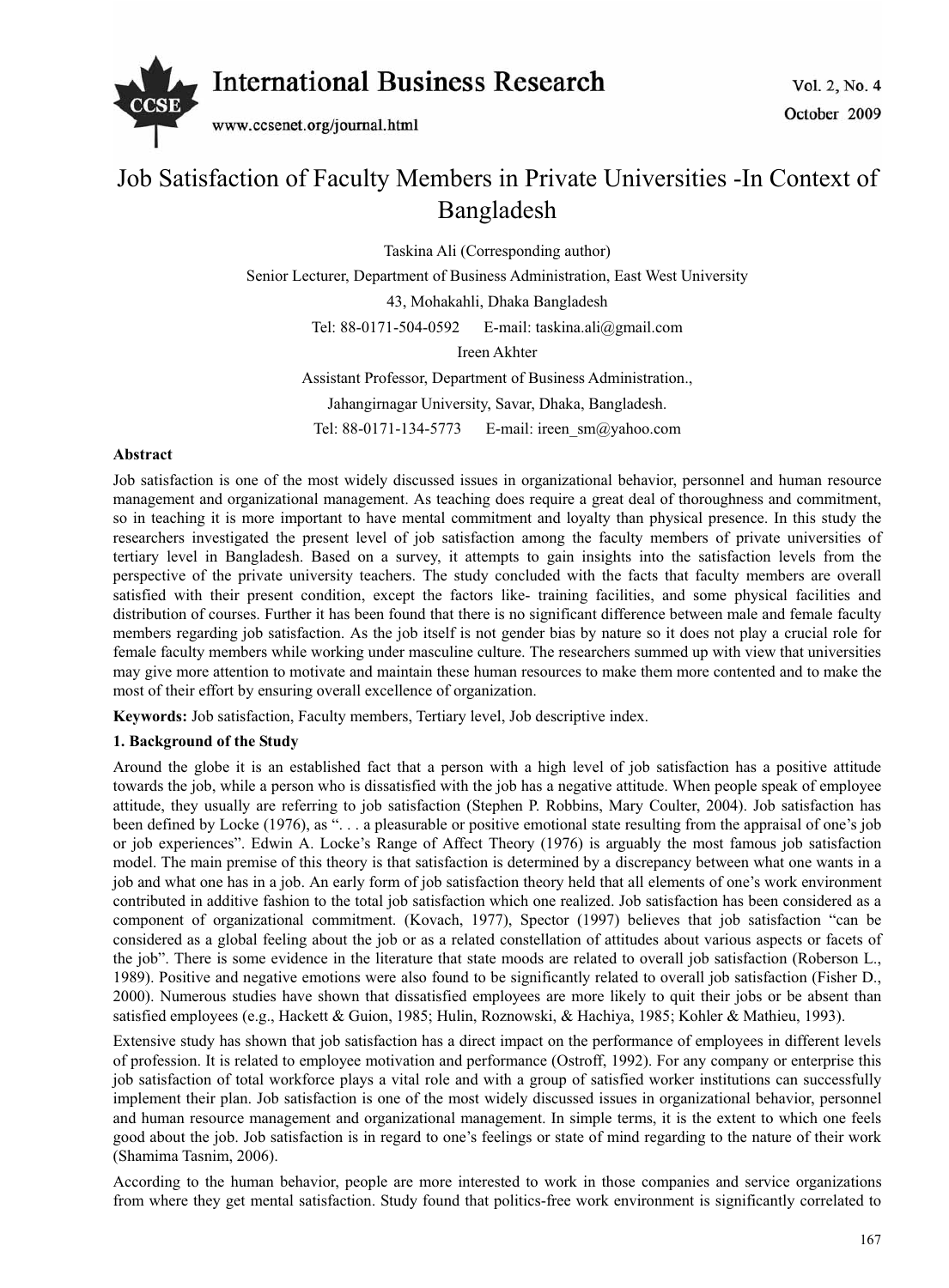job satisfaction of employees (Pathik and Pestonjee 1997). The work situation also matters in terms of job satisfaction and organization impact. Research studies across many years, organizations, and types of jobs show that when employees are asked to evaluate different facets of their job such as supervision, pay, promotion opportunities, coworkers, and so forth, the nature of the work itself generally emerges as the most important job facet (Judge  $\&$ Church, 2000; Jurgensen, 1978).

The source of this job satisfaction not only arises from the job but also from the other factors like- work environment (both physical and social), relationship with supervisors & peers, corporate culture, managerial style. These factors have different impact on different people and in practical world it is an established fact that gender differences also influence the job satisfaction level. Herzberg, Mausner, Peterson, and Capwell (1957) observe that "the comparison of job attitudes between men and women is of less interest than a study of the effects of the societal roles of men and women on their attitudes toward jobs." They suggested that the job attitudes of the sexes depend essentially on the same determinants, but that the determinants vary in the intensity of their effects. Hulin and Smith (1964) maintain that if sources of correlated bias, such as pay, job level, promotional opportunities, and societal norms, are held constant or partially out, sex differences in job satisfaction will disappear, and they (Hulin and Smith, 1965) caution investigators "to draw distinctions between male and female."

Herzberg et al (1957) reported that the job adjustment of female workers is often made more difficult because they must divide their interests and attention between the working world and their traditional role and that the social and psychological pressures toward marriage complicate the job attitudes of the unmarried female. They take up their jobs primarily for their livelihood, which is conditioned by job satisfaction (Locke, 1976). On the other hand, Campbell (1976) reported that single men are less job satisfied than married men, but that no such difference exists for females. Lacy, Bokemeier and Shepard (1983) find no differences in the consequences of gender-specific childhood socialization for job satisfaction. Nor do they find that a wide range of job characteristics differentially affect the work attitudes of men and women. Where gender differences in work attitudes have been found in the analysis of Murray and Atkinson (1981) that women weight relations with coworkers more heavily and that men weight advancement more heavily, and these differences have been relatively small.

A variety of job characteristics are evaluated to see to what extent men and women differentially value various aspects of their jobs. These characteristics include occupational prestige, earnings, education, job complexity, level of authority exercised, how closely the worker is supervised, job pressure, being held responsible for things outside one's control, how frequently one has to get dirty on the job, being underemployed, workplace size, and level of optimism about one's future at the current job. Relationship with the supervisor is also an important factor influencing the employees. According to Herzberg et al. (1952), it is a hygiene factor that may lead to job dissatisfaction. Employees in organizations are often attracting their supervisors for different reasons. These relationships are called functional and entity relationships (Locke, 1976). Functional relationships between supervisor and subordinate are based on which services can be provided for each other. An employee may be attracted to his or her supervisor to a degree that he or she views the supervisor or helping to attain salient job values (Locke, 1970). These values are normally related, or are related to the rewards the employee can accrue for task performance. Again, welfare (wellness) programs including benefits, bonus, overtime, transport allowance, medical allowance, etc., have positive relationships with job satisfaction of employees (Bonner 1997).

While the dimensions of job satisfaction appear fairly clear, the causal agents of satisfaction are far less so. Certainly, variables such as opportunity to participate in decision making (Daly, McCroskey, & Falchion, 1976, Vroom, 1964), job enlargement (Argyris, 1964), job enrichment (Herzberg, 1966), working conditions (Barnowe 1972), and the individual's perceptions of his or her success and the internal-external feedback one receives from his or her performance (Hackman & Lawler, 1971), all have some effect.

These and related measures of job and organizational characteristics have a long history of use in the literature on job satisfaction and have been consistently identified as major determinants of job satisfaction (Parnes, Shea, Spitz, and Zeller 1970; Quinn, Staines, and McCullough 1974). Actually, Job satisfaction results from the balancing and summation of many specific likes and dislikes of employees experienced over a period of time through gaining more and more information about the workplace (Huang 1999; Ganguli 1994).

A popular measure of job satisfaction- the Job Descriptive Index (JDI) – measure satisfaction in terms of five aspects of a person's job: pay, promotion, supervision, the work itself, and co-workers (Hellriegel and Woodman, 1995). There is even some evidence that job satisfaction positively influence organizational citizenship behavior (Organ and Ryan, 1995). In academic institution, Clarke and Keating (1995) discovered that interaction with students was the most satisfying aspect for teachers, while lack of administrative support was the least satisfying aspect. Perkins (1991) also found that teachers are most satisfied with their co-workers and least satisfied with monetary aspects of teaching. Universities that have overall salary levels that are externally competitive are more likely to have faculty members that are more satisfied with their jobs and with their pay (Terpstra and Honoree, 2004). This was also confirmed by Faruqui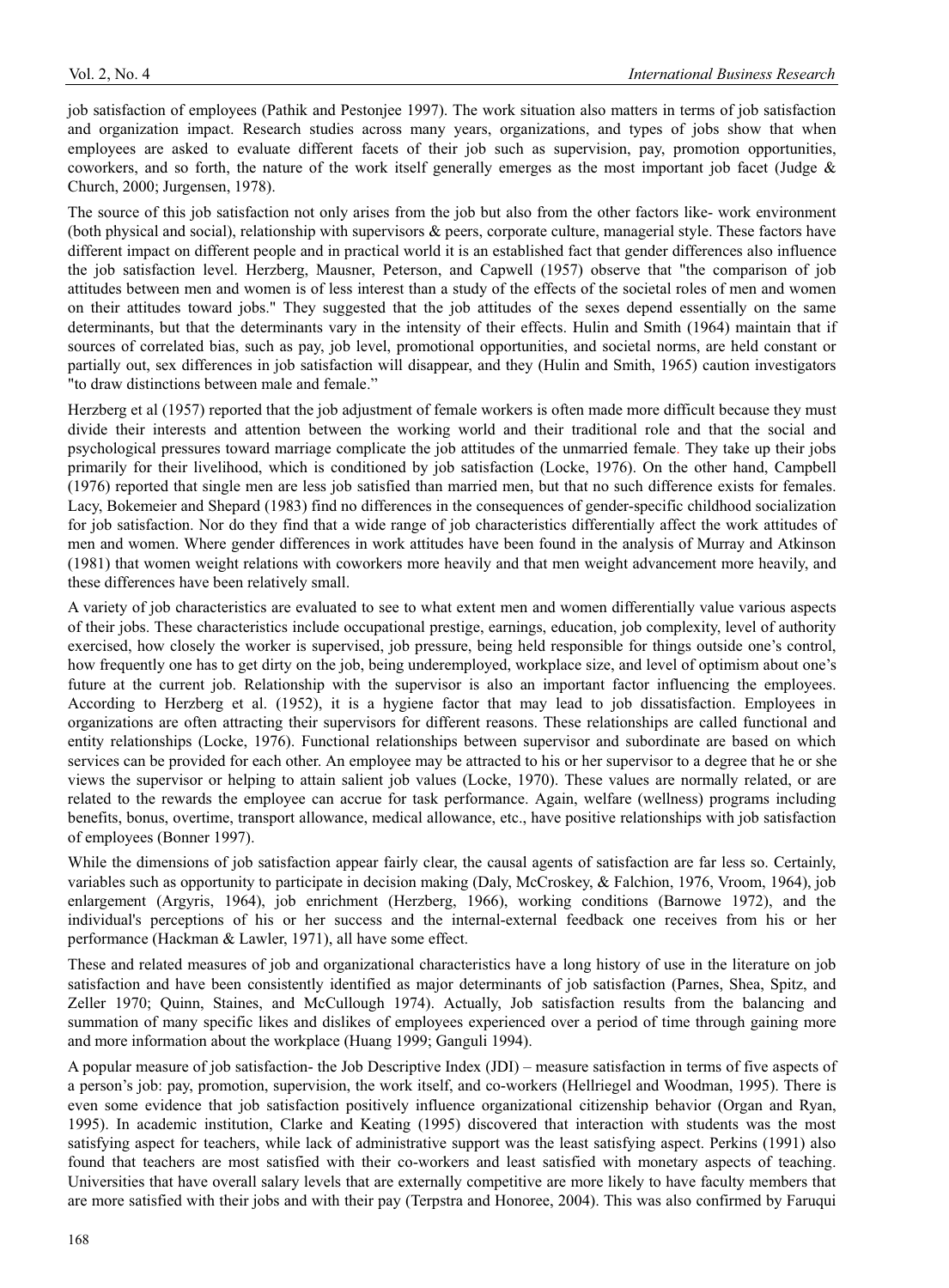and Shoma, (2005) that the most dissatisfactory issues for faculty are salary structure and untimely payment, students' quality, and the prolonged working hours.

Recently in Bangladesh private universities are greatly contributing to the higher level education because it was felt by all that the existing public universities are not enough to meet the growing demand of our students. They are providing international standard course curriculum, which helps the domestic students to study at their own home relatively at a lower cost. But they can avail the international standard degrees. In these private universities a large number of male/ female faculty members are rendering their services who have national as well as international higher degrees and also having high experiences. A career in education is challenging and its impact is important. As teaching does require a great deal of thoroughness and commitment, so in teaching it is more important to have mental commitment and loyalty than physical presence (Akhter , Muniruddin & Sogra 2008). But if these faculty members are not satisfied with their profession they will not be able to increase their performance and thus will not contribute to education sector of Bangladesh. Therefore, the focus of this study is to reveal the level of job satisfaction of faculty members in private universities of Bangladesh.

#### **2. Research Objectives:**

The purpose of this study is to find out the perceived job satisfaction of faculty members of different private universities of Bangladesh. The study has identified:

- The general profile of the faculty members.
- The present level of job satisfaction of faculty members of tertiary level.
- The comparison of the satisfaction level between male and female faculty members in various private universities of Bangladesh.
- x Weather the masculine cultures causes any dissatisfaction among female faculty members.

#### **3. Research Methods:**

#### *3.1. Sources of Data:*

Comprehensive research work has been conducted to achieve the aforesaid objectives of the study. Both primary and secondary data have been used for the purpose of this study. To collect primary data a structured questionnaire was designed in the light of the objectives of the study. Faculty members from different levels of different private universities were requested to fill the questionnaire. Secondary data were collected from available books, publications, research studies, journals, websites and articles on job satisfaction of employees of different professions, including academic institutions.

## *3.2 Sample Size and Location:*

A list of private universities in Bangladesh has been taken from the University Grant Commissions (UGC). According to that list total 51 private universities (till date 23/07/09) are currently operating in Bangladesh. The sample of the study covers the faculty members from different private universities of Bangladesh. A sample of 120 [N=120] faculty members where 60 male and 60 female (50% male and 50% female) selected purposively from different levels from 10 private universities (among 51 private universities) of different areas (Annexure-A) of Dhaka city. The researchers have chosen these areas for survey, as most of the private universities are situated mainly in those areas of Bangladesh. However, most of the private universities in other districts are branches of universities located in Dhaka city. Here the researchers would like to mention the reasons behind selecting private universities instead of public universities as public universities salary structure, HR policies are same but it varies with private universities. Other reasons private universities are operating in Bangladesh for almost last 17 to 18 years. So now it is in the growth stage and we can analyze its condition. At the same time researchers did not go for departmental analysis in respective universities because all the private universities do not have similar departments.

## *3.3 Questionnaire Design:*

A structured, closed- ended questionnaire (Annexure-C) was given to respondents for collecting their opinion regarding job satisfaction. The respondents were also asked about their sex, total years of education, academic rank, and total years of work experience.

## *3.4 Techniques Used:*

In terms of scaling method, a five point likert scale (5 for highly satisfied, 4 for satisfied, 3 for neither satisfied nor dissatisfied, 2 for dissatisfied and 1 for highly dissatisfied) has been used. For analysis of data, Microsoft Excel has been used. To entry data, coding option has been used at the initial stage. Both parametric and non-parametric statistical tools were used to derive a meaningful conclusion from the empirical data. In addition, basic statistical techniques of different measures of central tendency have been used in analyzing the data.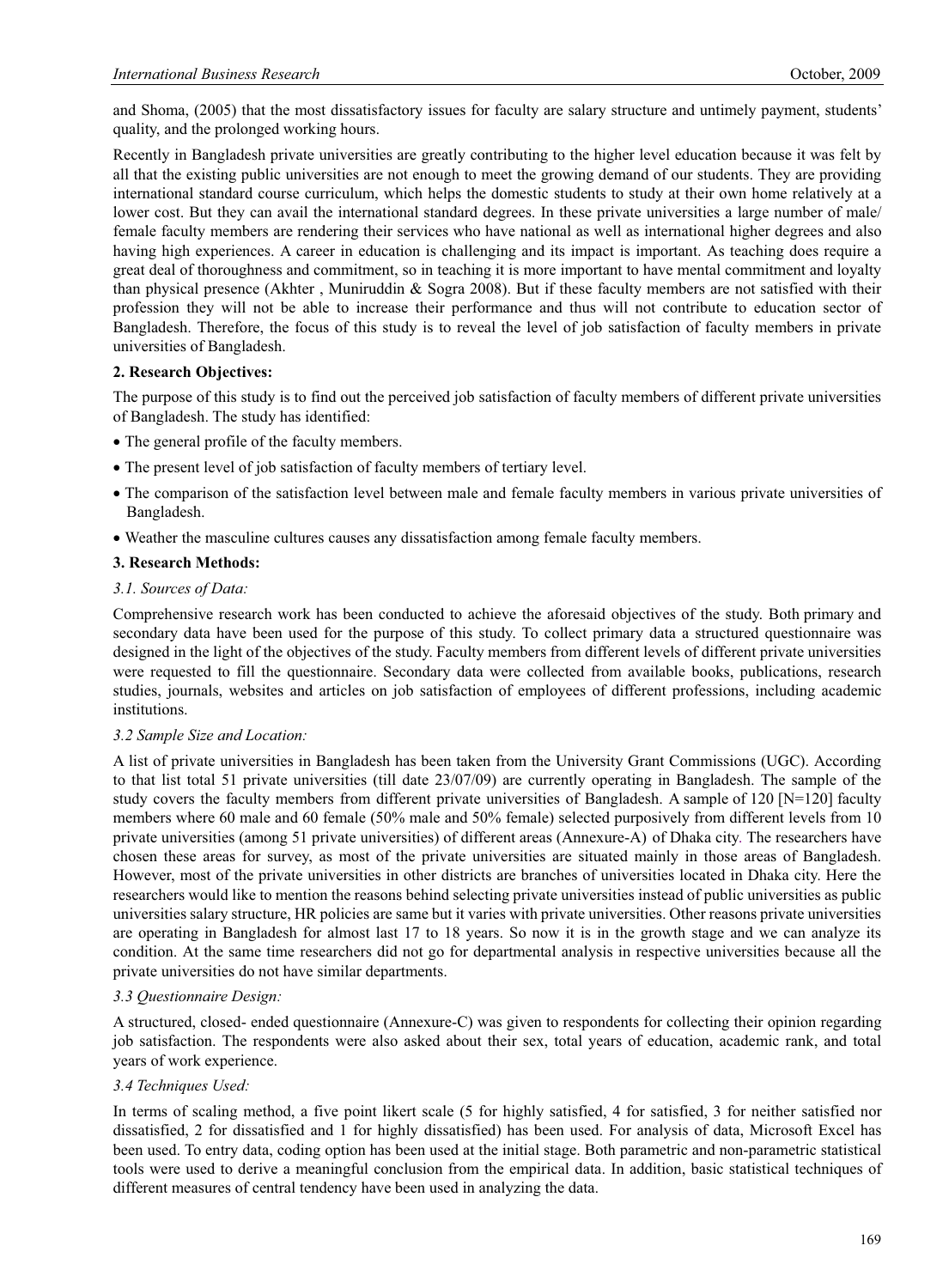## **4. Study Findings:**

The population of the study was all faculty members of business school of private universities of Bangladesh. And the sample was consisted of faculty members of different levels (Professor-0.83%, Associate Professor-1.67%, Assistant Professor-19.16%, Senior Lecturer-5%, and Lecturer-73.33%). Majority of the faculty members are young (between 25 yrs to 40 yrs.) and only 14.16 % are more than 40 years of age. From this study it was found that only 11.67 percent of the faculty members have higher degrees like PhD and among them male are dominant (Annexure-B).

Table-1 lists the statements and average scores received for each statement for both male and female faculty members. The range of the average scores for the male respondents for twenty statements were between 2.67 to 4.3 and the average scores for the female respondents for twenty statements were between 2.07 to 4.42. Only in one cases (statement- S-15, "Faculty members are satisfied with present training system as well as training facilities") the mean scores (2.97) of male were equal to female faculty members. In case of four statements (S-2, S-3, S-14, S-18) the mean scores of male were less than female faculty members. Similarly in case of the rest 15 statements, the mean scores of male were higher than female faculty members. The range of the average scores for both male and female respondents for twenty statements was between 2.37 to 4.36. It is very interesting that both respondents are highly satisfied with interpersonal relationship with colleagues (mean score for male is 4.3, mean score for female is 4.42, and average mean score for both is 4.36) and highly dissatisfied with present placement and course distribution (mean score for male is 2.67, mean score for female is 2.07, and average mean score for both is 2.37). But the average mean score for both male and female is 3.29, which is somehow alarming for this sector.

Table-2 lists the comparative ranking based on the average score of the each group. Only five cases, (SA-13, SA-12, SA-10, SA-9 and SA-16) both groups placed  $(1^{st}, 2^{nd}, 3^{rd}, 4^{th}$  and  $20^{th}$  respectively) same ranking. Both groups are satisfied in same way with interpersonal relationship with their colleagues (ranked  $1<sup>st</sup>$ ), with family support (ranked  $2<sup>nd</sup>$ ), teachers and students relationship (ranked  $3^{rd}$ ) and location of the universities (ranked  $4^{th}$ ). Again both groups are most dissatisfied in same way with present placement and course distribution (ranked  $20<sup>th</sup>$ ). For rest of the 15 statements ranking varied for both male and female. These disparities suggest that male and female faculty members have different level of job satisfaction towards various factors.

Participation of women in different jobs in Bangladesh is increasing. Open market policy of the government and increasing educational trend among women has bought them to come forward to take this challenge of socioeconomic development. (Nazrul, 2000). The researcher designed five extra questions only for female respondents to find out the correlation (r) between male and female to show whether any masculine culture works while doing job in the same profession and almost from same background. In table-3, it is shown that for all statements (statements 21 to statements 25) the relationship between gender and other factors are strong. Though the female faculty members have less opportunity to work as of male faculty members does (mean 3.05) but at the same time female members are getting recognition of performance by their male counterparts (mean 3.33). Female faculty members do think that tough jobs are always given to male faculty members (mean 2.62) and as woman they are being kept aside in decision making (mean 2.22). Also, female faculty members do not think that male teachers show rigidity in opinion while female teacher's opinion is much better (mean 1.97). So the researcher can easily end up in to a decision that there is not great difference between male and female faculty members in their satisfaction level in the environmental and social context.

#### **5. Conclusion and Recommendations:**

• This study mainly focused on satisfaction level of faculty members of different private universities. From this study it has been found that faculty members are satisfied in some areas like interpersonal skills, but at the same time dissatisfied in other areas like salaries, personal room, computer facilities, office room, wash room facilities, etc.

• The old adage "you get what you pay for" tends to be true when it comes to staff members. If individuals believe they are not compensated well, they will be unhappy. Normally this sector (universities) in our country provides less compensation compare to other sectors. Universities may offer comparable salaries and benefits to retain compatible faculty members.

• The environment in which people work has a tremendous effect on their level of pride for themselves and for the work they are doing. Even a nice chair can make a world of difference to an individual's psyche. Universities should look more to provide facilities like personal room with modern computer facilities to avoid overcrowding and allow them to use their own personal space so that they can give more time for their research work besides their regular class. They should also provide clean washroom facilities.

x Faculties are also dissatisfied with training facilities. Universities must also work to develop their faculty members. Training and development enable employees to perform their present jobs effectively and to prepare for future jobs.

x Faculty members are most dissatisfied with course allocation as they claim that sometimes it creates extra burden for them. Universities are not utilizing their expertise; rather courses are distributed depending on demand. In this case, it may not be possible to ignore the demand of any course, but faculty members may be informed earlier to take necessary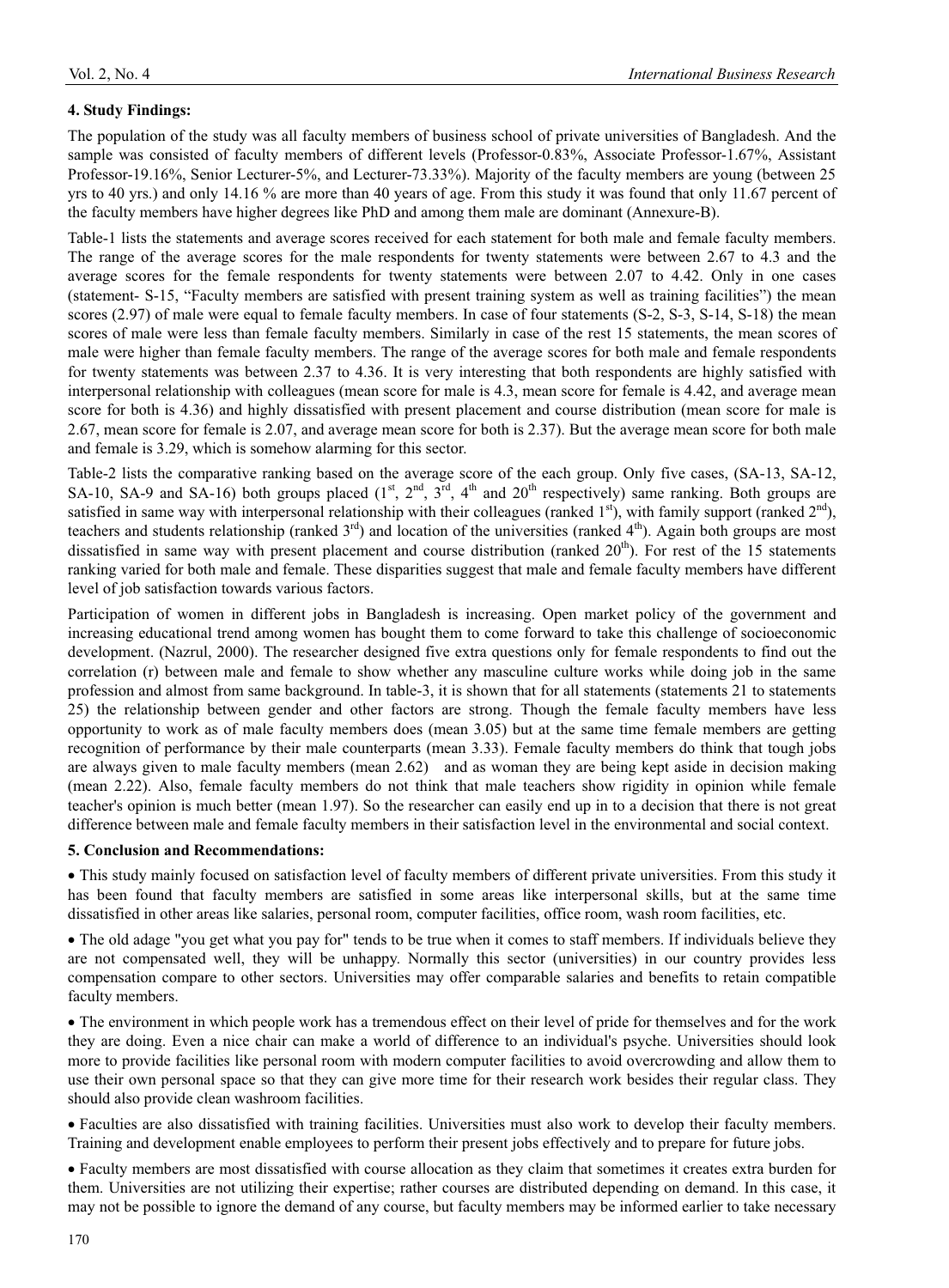preparation before starting the semester.

x In this it was also studied weather gender plays any discrimination between male and female faculty members. As the nature of the job itself is not that much discriminatory, gender does not plays any critical role here. Female faculty members thought that they have same opportunity to work as of male teacher does and they are also get recognition from their male counterpart for their performance. But the mean scores are not that much satisfactory. So universities may give more room for female faculty members. As this is the place to sell knowledge and expertise, female faculty members can make more contribution if they are utilize properly.

• At the end of the research the researchers may summed up with view that universities may give more attention to motivate and maintain these human resources to make them more contented and to make the most of their effort by ensuring overall excellence of organization.

Insert Table 1, Table 2, Table 3 Here

#### **References**

Akhter I, Muniruddin G, and Sogra K. J., (2008)*"A Trend Analysis of Faculty Turnover at the Private universities in BangLAdesh: A Business School Perspective" Journal of Business Studies,* Vol. IV, No.1.

Argyris, C. (1964) *Integrating the Individual and the Organization.* New York: Wiley.

Barnowe, J.T. (1972) *The relative importance of job facets as indicated by an empirically derived model of job satisfaction.* Survey Research Center, University of Michigan, Ann Arbor.

Bonner, m. (1997). *Stages of Change, Job Satisfaction, Weight, and Activity at Two Work-Site Wellness Programs,* Doctoral Dissertation, The University of Southern Mississippi, USA.

Brief, (1998) cited in Weiss, H. M. (2002). *Deconstructing job satisfaction: separating evaluations, beliefs and affective experiences.* Human Resource Management Review, 12, 173-194, p. 174

Clarke, R., and Keating, W. F. (1995).*A fresh look at teacher job satisfaction.* ERIC document Reproduction Service No. ED 391-795.

Campbell, A., P. E. Converse, and W. L. Rodgers. (1976) *TIte Qualit?: o f Arnericarz Life*(New York: Russell Sage,.

Daly, J.A., McCroskey, J.C., & Falcione, R.L. (1976) *Communication apprehension, supervisor communication receptivity and satisfaction with superiors.* Paper presented at the annual meeting of the Eastern Communication Association, Philadelphia.

Fisher D. (2000).*Mood and Emotions while Working: missing pieces of job satisfaction?* Journal of Organizational Behavior 21, 185±202

Faruqui, G.A and Islam, S. (2005*) Evaluation of faculty's job satisfaction in private universities, Journal of Business Studies,*1(2):67-82.

Ganguli, H.C. (1994). Job Satisfaction Scales for Effective Management: Manual for Managers and Social Scientists, Concept Publishing Company, New Delhi.

Hackett, R. D., & Guion, R. M. (1985). *A re-evaluation of the absenteeism-job satisfaction relationship.* Organizational Behavior and Human Decision Processes, 35, 340–381.

Hackman, J.R., & Lawler, E.E. (1971) *Employee reactions to job characteristics.* (Monograph) Journal of Applied Psychology, 55, 259-286.

Hellriegel, D., Slocum, Jr. W. J., and Woodman, W.R (1995) *Organizational Behavior*. St. Paul: West Publishing Company.

Herzberg, F., B. Mausner, R. 0. Peterson, and D. F. Capwell (1957). *Job Attitudes: Review of Research and Opinion*  (Pittsburgh, Pa.: Psychological Service of Pittsburgh.

Herzberg, F. (1966.)*Work and the Nature of Man.* Cleveland: World.

Herzberg, F., Mausner, B. and Synderman, B., (1952). *The Motivation to Work,* John Willy and Sons, New York.

Huang, H.J. (1999). "*Job Rotation from the Employees' Point of View"*, Research and Practice in Human Resource Management, 7(1):76.

Hulin. C. L., and P. C. Smith. (1964) *"Sex Differences in Job Satisfaction," Journal of Applied Psychology,* Vol. 48. 88-92.

Hulin, C. L., and P. C. Smith*,* (1965) *"A Linear Model of Job Satisfaction,*" *Journal of Applied Psychology,* Vol. 49, 209-216.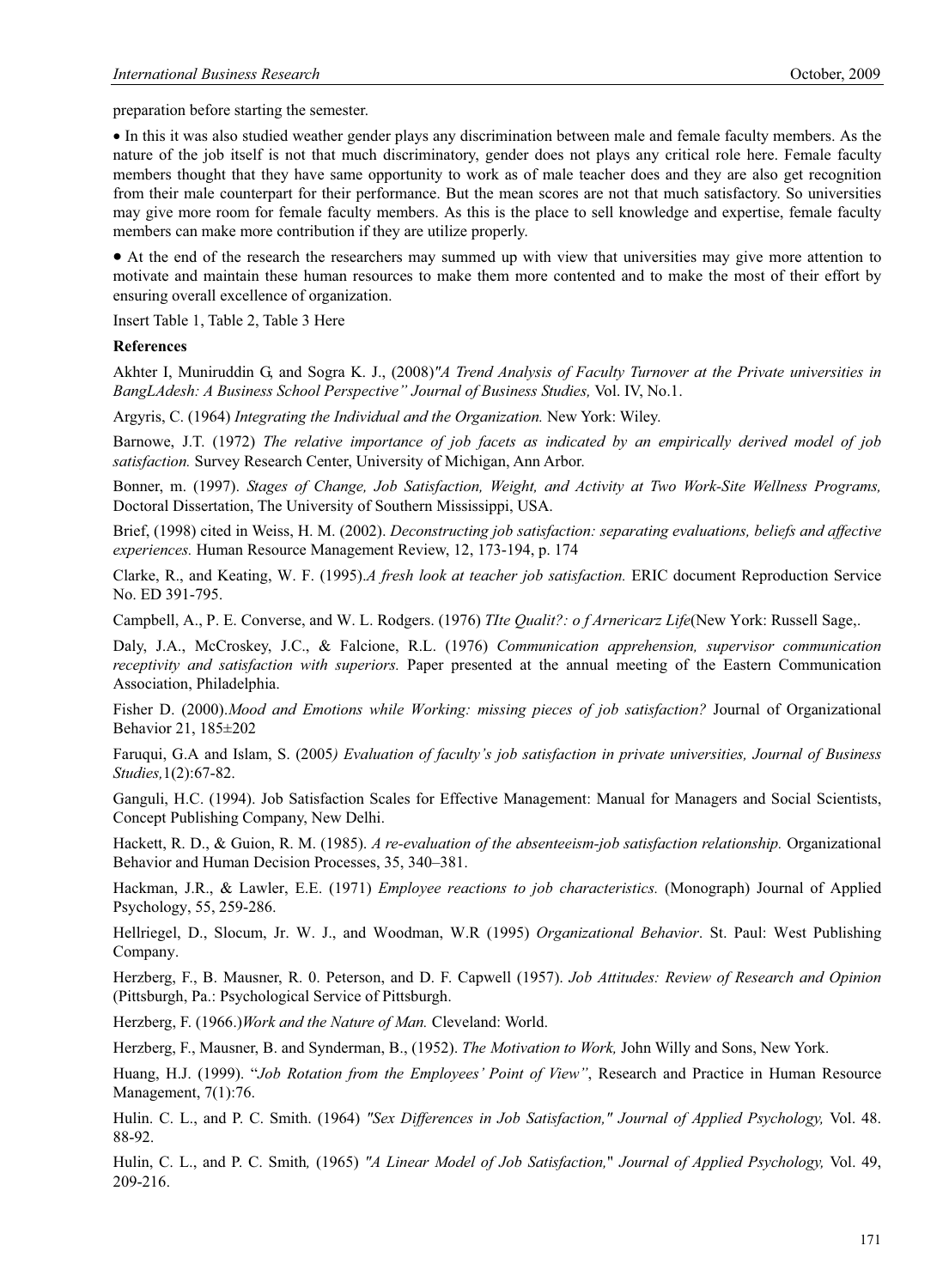Hulin, C. L., Roznowski, M., & Hachiya, D. (1985). *Alternative opportunities and withdrawal decisions: Empirical and theoretical discrepancies and integration.* Psychological Bulletin, 97, 233–250.

Judge, T. A., & Church, A. H. (2000). *Job satisfaction: Research and practice.* In C. L. Cooper & E. A. Locke (Eds.), Industrial and organizational psychology: Linking theory with practice (pp. 166–198). Oxford, UK: Blackwell.

Jurgensen, C. E. (1978). *Job preferences (What makes a job good or bad?).* Journal of Applied Psychology, 63, 267–276.

Kohler, S. S. & Mathieu, J. E. (1993). *An examination of the relationship between affective reactions, work perceptions, individual resource characteristics, and multiple absence criteria.* Journal of Organizational Behavior, 14, 515–530.

Kovach, K.A. (1977). *Organizational size, job satisfaction, absenteeism, and turnover*. Washington, D.C. University Press of America

Lacy, William B., Janet L. Bokemeier, and Jon M. Shepard. (1983)*. "Job Attribute Preferences and Work Commitment of Men and Women in the United States."* Personnel Psychology 36 315-329.

Locke, (1976), A. P., & Weiss, H. M. (2001). *Organizational behavior: Affect in the Workplace.* Annual Review of Psychology, 53, 279-307, p. 282.

Locke, E.A. (1965) *The Relationship of Task Success to Task Liking and Satisfaction.* Journal of Applied Psychology, 49, 379-385.

Locke, E.A. (1970). *Job satisfaction and job performance: A theoretical analysis. Organizational Behavior and Human Performance,* 5, 484-500 (b).

Locke. E.A. (1970) *The supervisor as "motivator": His influence on employee performance and satisfaction.* In B.M. Bass, R. Cooper. and J.A. Hass (Eds.), Managing for accomplishment. Lexington: 57-67.

Murray, Michael A., and Tom Atkinson. (1981). "Gender Differences in Correlates of Job Satisfaction." *Canadian Journal* of *Behavioral Science* 13,l : 44-52.

Nazrul Islam, Gour Chandra Saha, Feroz (2000) Ahmed, *An evaluation of job satisfaction of women employees in commercial banks in Bangladesh, Journal of Business Administration*, Vol. 26, No. 3 & 4, July & October, 2000), Institute of Business Administration, University of Dhaka.

Organ, D.W. and Ryan, K. (1995) *A meta-analytic review of attitudinal and dispositional predictors of organizational citizenship behavior.* Personnel Psychology. 48: 775-803.

Ostroff, C. (1992).*The relationship between satisfaction, attitudes, and performance: An organizational level analysis*. *Journal of Applied Psychology*, 77: 963-974.

Parnes, Shea, Spitz, and Zeller (1970). Gender Differences in Job Satisfaction. The Sociological Quarterly; Volume 30, Issue 3. Page 385-399.

Pathik,R.D. and Pestonjee,D. D. (1997). *Organizational Politics Orientation as Related to Job Satisfaction, Job Involvement and Job Anxiety among Research and Development Personnel.* South Asian Journal of Management, pp. 39-44.

Perkins, C. M. (1991) *A study to investigate experienced teachers Job satisfaction and the teachers' perception of their principals*' leadership style *Doctoral Dissertation*, The University of North Carolina at Chapel Hill. Dissertation abstracts International, 52, A4171.

Quinn, Robert, G. Staines, and B.C. McCullough. (1974). *Job Satisfaction: Is There a Trend?* Washington, D.C.: U.S. Government Printing Office.

Roberson L.(1989). *Job attitude organization: an exploratory study.* Journal of Applied Social Psychology 19: 717±727.

Shamima Tasnim, (Spring 2006).Job Satisfaction among Female Teachers: A study on primary schools in Bangladesh. M.Phil. The University of Bergen, Bergen, Norway.

Spector, P.E. (1997) *Job Satisfaction: Application, assessment, cause and consequences.* Thousand Oaks, CA: Sage Publications, Inc.

Stephen P. Robbins, Mary Coulter, (January 14, 2004). *Management,* Eight edition, Pearson Prentice Hall.

Terpstra, David E, Honoree, Andre L (2004) Job satisfaction and pay satisfaction levels of university faculty by discipline type and by geographic region, Education, Accessed on 15.01.2008.

Vroom. V.H. (1964).*Work and Motivation.* New York: Wiley.

.<http://findarticles.com/p/articles/mi\_qa3673/is\_200404/ai\_n9345191> www.**ugc**.gov.bd/private\_universities.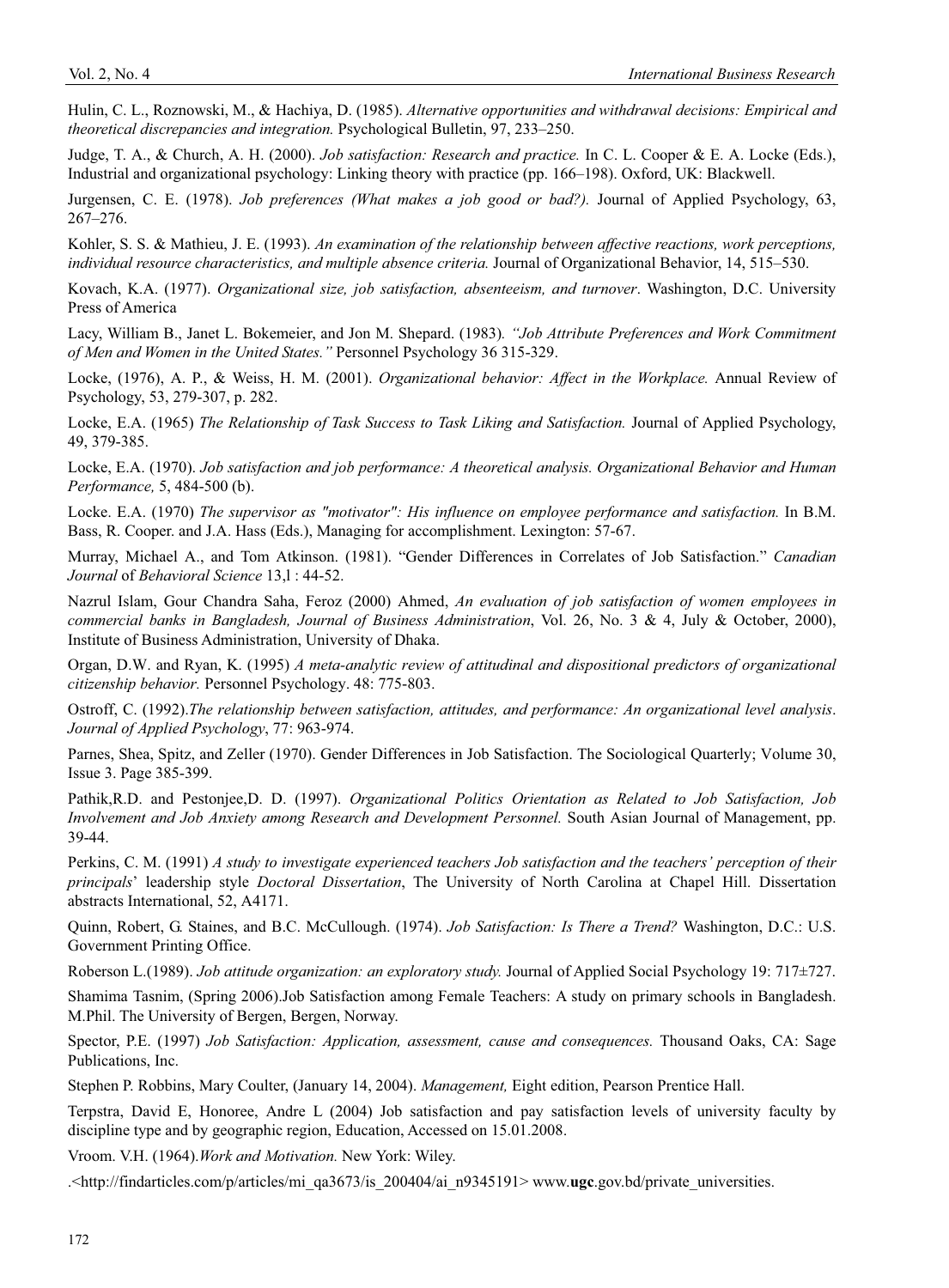|        | Job Satisfaction Level of Faculty Members                                                                | M Score | F Score | Mean       | Average    |
|--------|----------------------------------------------------------------------------------------------------------|---------|---------|------------|------------|
|        |                                                                                                          |         | Mean    | Difference | Score Mean |
| $S-1$  | Faculty members are satisfied with the present salary<br>structure                                       |         | 3.12    | 0.05       | 3.15       |
| $S-2$  | Faculty members are satisfied with present academic<br>qualification                                     | 3.37    | 3.60    | $-0.23$    | 3.48       |
| $S-3$  | Faculty members are satisfied with present social status<br>as a teachers                                | 3.30    | 3.47    | $-0.17$    | 3.38       |
| $S-4$  | Faculty members are satisfied with classroom                                                             | 3.37    | 2.95    | 0.42       | 3.16       |
| $S-5$  | Faculty members are satisfied with office room                                                           | 3.23    | 2.65    | 0.58       | 2.94       |
| $S-6$  | Faculty members are satisfied with personal room                                                         | 3.10    | 2.37    | 0.73       | 2.73       |
| $S-7$  | Faculty members are satisfied computer facilities                                                        | 3.00    | 2.87    | 0.13       | 2.93       |
| $S-8$  | Faculty members are satisfied with washroom facilities                                                   | 3.27    | 2.57    | 0.70       | 2.92       |
| $S-9$  | Faculty members are satisfied with well communication<br>and location of the university                  | 3.90    | 3.82    | 0.08       | 3.86       |
| $S-10$ | Faculty members are satisfied with teacher and student<br>relationship                                   | 4.10    | 3.88    | 0.22       | 3.99       |
| $S-11$ | Faculty members are satisfied with university managing<br>committee                                      | 3.50    | 3.40    | 0.10       | 3.45       |
| $S-12$ | Faculty members are satisfied with family support                                                        | 4.17    | 3.93    | 0.23       | 4.05       |
| $S-13$ | Faculty members are satisfied with interpersonal<br>relationship with colleagues                         | 4.30    | 4.42    | $-0.12$    | 4.36       |
| $S-14$ | Faculty members are satisfied with career prospect of<br>this job                                        | 3.27    | 3.28    | $-0.02$    | 3.28       |
| $S-15$ | Faculty members are satisfied with present training<br>system as well as training facilities             | 2.97    | 2.97    | 0.00       | 2.97       |
| $S-16$ | Faculty members are satisfied with present placement<br>and course distribution.                         | 2.67    | 2.07    | 0.60       | 2.37       |
| $S-17$ | Faculty members are satisfied with current supervision<br>style (by dept. chairman)                      | 3.77    | 3.32    | 0.45       | 3.54       |
| $S-18$ | Faculty members are satisfied with permanency of the<br>job                                              | 2.73    | 3.28    | 0.55       | 3.01       |
| $S-19$ | Faculty members are satisfied with power distance<br>between faculty members and central administration. | 3.03    | 3.00    | 0.03       | 3.02       |
| $S-20$ | Faculty members are satisfied with power distance<br>between chairman and central administration         | 3.30    | 3.05    | 0.25       | 3.18       |
|        | AVERAGE                                                                                                  | 3.38    | 3.2     | 0.18       | 3.29       |

Notations: M=Male faculty members, F= Female faculty members.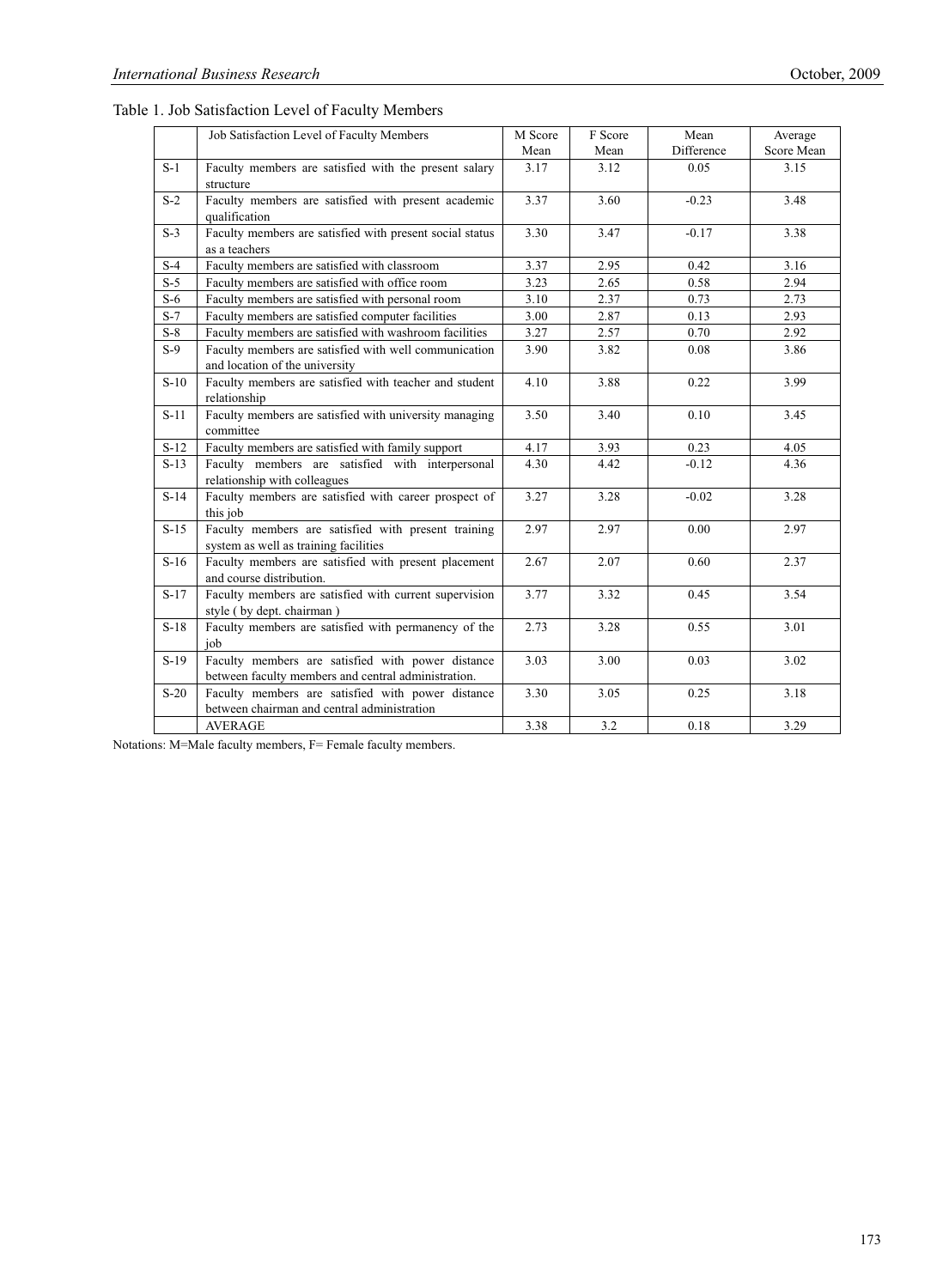|          | Job Satisfaction Level of Faculty Members                                                                | Average          | Average          |
|----------|----------------------------------------------------------------------------------------------------------|------------------|------------------|
|          |                                                                                                          | Male $(50\%)$    | Female $(50\%)$  |
| $S-13$   | Faculty members are satisfied with interpersonal relationship with<br>colleagues                         | 1 <sup>st</sup>  | 1st              |
| $S - 12$ | Faculty members are satisfied with family support                                                        | 2 <sup>nd</sup>  | 2nd              |
| $S-10$   | Faculty members are satisfied with teacher and student relationship                                      | $3^{\text{rd}}$  | 3rd              |
| $S-9$    | Faculty members are satisfied with well communication and location of<br>the university                  | 4 <sup>th</sup>  | 4th              |
| $S-17$   | Faculty members are satisfied with current supervision style ( by dept.<br>chairman)                     | 5 <sup>th</sup>  | 8 <sup>th</sup>  |
| $S-11$   | Faculty members are satisfied with university managing committee                                         | 6 <sup>th</sup>  | 7 <sup>th</sup>  |
| $S-2$    | Faculty members are satisfied with present academic qualification                                        | 7 <sup>th</sup>  | 5 <sup>th</sup>  |
| $S-4$    | Faculty members are satisfied with classroom                                                             | 8 <sup>th</sup>  | $15^{th}$        |
| $S-20$   | Faculty members are satisfied with power distance between chairman and                                   | q <sup>th</sup>  | $12^{th}$        |
|          | central administration                                                                                   |                  |                  |
| $S-3$    | Faculty members are satisfied with present social status as a teachers                                   | $10^{\text{th}}$ | $6^{\text{th}}$  |
| $S-8$    | Faculty members are satisfied with washroom facilities                                                   | $11^{th}$        | $18^{\text{th}}$ |
| $S-14$   | Faculty members are satisfied with career prospect of this job                                           | $12^{th}$        | $10^{\text{th}}$ |
| $S-5$    | Faculty members are satisfied with office room                                                           | $13^{\text{th}}$ | 17 <sup>th</sup> |
| $S-1$    | Faculty members are satisfied with the present salary structure                                          | 14 <sup>th</sup> | 11 <sup>th</sup> |
| $S-6$    | Faculty members are satisfied with personal room                                                         | 15 <sup>th</sup> | 19 <sup>th</sup> |
| $S-19$   | Faculty members are satisfied with power distance between faculty<br>members and central administration. | $16^{\text{th}}$ | $13^{\text{th}}$ |
| $S-7$    | Faculty members are satisfied computer facilities.                                                       | 17 <sup>th</sup> | $16^{\text{th}}$ |
| $S-15$   | Faculty members are satisfied with present training system as well as<br>training facilities.            | $18^{\text{th}}$ | 14 <sup>th</sup> |
| $S-18$   | Faculty members are satisfied with permanency of the job.                                                | 19 <sup>th</sup> | Q <sup>th</sup>  |
| $S-16$   | Faculty members are satisfied with present placement and course<br>distribution.                         | 20 <sup>th</sup> | 20th             |

|  | Table 2. Comparative Ranking of Statements (strongest to weakest) |  |
|--|-------------------------------------------------------------------|--|
|  |                                                                   |  |

# Table 3. Job Satisfaction Level of Female Faculty Members.

|        | Job Satisfaction Level of Female Faculty Members                    | F Score | Mean       | r-value |
|--------|---------------------------------------------------------------------|---------|------------|---------|
|        |                                                                     | Mean    | Difference |         |
| $S-21$ | Female faculty has same opportunity to work as of male teacher does | 3.05    | 0.41       | .807    |
| $S-22$ | Female faculty members get recognition from their male counterpart  | 3.33    | 0.70       | .854    |
|        | for their performance                                               |         |            |         |
| $S-23$ | The rigorous or the tough jobs are always assigned to the male      | 2.62    | $-0.02$    | .835    |
|        | teacher                                                             |         |            |         |
| $S-24$ | Female faculty members are kept aside in important decision making  | 2.22    | $-0.42$    | .829    |
|        | because of being an woman                                           |         |            |         |
| $S-25$ | Male teachers show rigidity in opinion while female teacher's       | 1.97    | $-0.67$    | .754    |
|        | opinion is much better                                              |         |            |         |

*Note: Average Score Mean (All) is 2.637*

## **Appendix**

# Appendix-A: Samples in Terms of Institutions and Gender

| Areas Covered          | No.            | Name of Institution               | No. of<br>Samples | Male       | Female     |
|------------------------|----------------|-----------------------------------|-------------------|------------|------------|
| A.                     |                | North South University            | 12                | 6          | 6          |
| Uttara, Banani,<br>&   | $\overline{c}$ | East West University              | 12                | 6          | 6          |
| Mohakhali              | 3              | <b>BRAC University</b>            | 12                | 6          | 6          |
|                        | $\overline{4}$ | South East University             | 12                | 6          | 6          |
|                        | 5              | Asian University of Bangladesh    | 12                | 6          | 6          |
| B.                     | 6              | University of Asia Pacific        | 12                | 6          | 6          |
| Mirpur,<br>Mohammadpur |                | <b>Stamford University</b>        | 12                | 6          | 6          |
| &<br>Dhanmondi         | 8              | World University of Bangladesh    | 12                | 6          | 6          |
|                        | 9              | Daffodil International University | 12                | 6          | 6          |
|                        | 10             | Northern University of Bangladesh | 12                | 6          | 6          |
|                        |                | Total                             | 120 (100%)        | $60(50\%)$ | $60(50\%)$ |